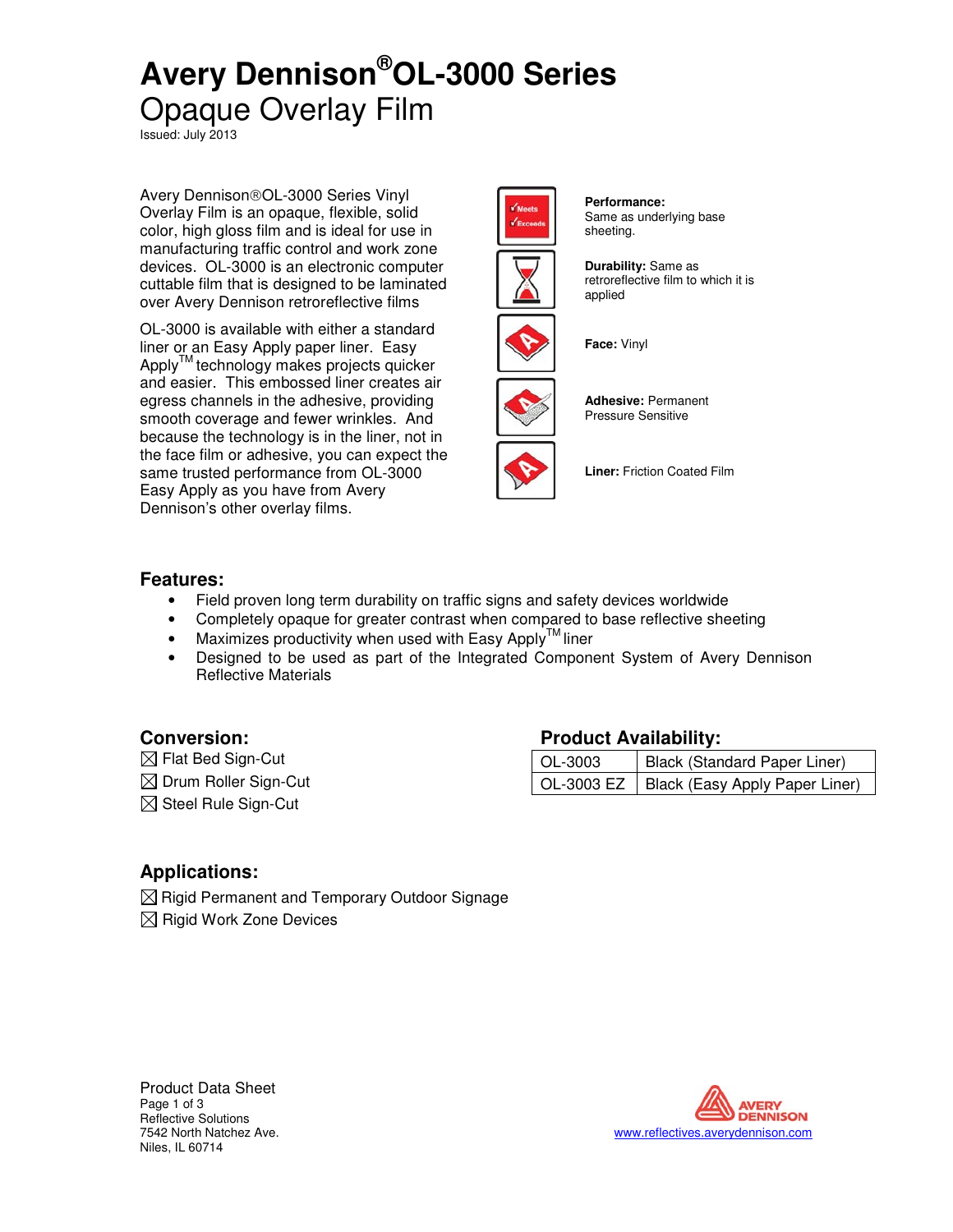# **Avery Dennison®OL-3000 Series** Opaque Overlay Film

Issued: July 2013

## **Characteristics:**

| <b>Property</b>                 | Value                                                                                                                     | <i><b>Instructional</b></i><br><b>Bulletins</b> |
|---------------------------------|---------------------------------------------------------------------------------------------------------------------------|-------------------------------------------------|
| Shelf-Life                      | 1 year from date of purchase<br>when stored at the following<br>conditions:<br>65°-75°F (18°-24°C)<br>$50\% \pm 5\%$ R.H. | #8.00                                           |
| <b>Typical film</b><br>Caliper  | Face:<br>$2.0$ mil<br>$(50 \mu m)$<br>Adhesive:<br>1 mil<br>$(25 \mu m)$                                                  | <b>NA</b>                                       |
| Min. Application<br>Temperature | 45°F<br>(7°C)                                                                                                             | #8.10                                           |
| Service<br>Temperature          | $-10^{\circ}$ F to $+150^{\circ}$ F<br>(-23 ℃ to + 65 ℃)                                                                  | #8.00                                           |
| Gloss                           | 90%                                                                                                                       | <b>NA</b>                                       |
| Adhesion                        | 24 hr.<br>3.0 lbs/in (525 N/m)<br>4.0 lbs/in (700 N/m)<br>1 wk.                                                           | <b>NA</b>                                       |
| Dimensional<br>Stability        | $<$ 0.015" (0.4mm)                                                                                                        | <b>NA</b>                                       |
| Tensile at Yield                | $4.0 - 8.0$ lb/in $(0.7 - 1.5)$<br>kg/cm)                                                                                 | <b>NA</b>                                       |
| Elongation                      | 150% min.                                                                                                                 | <b>NA</b>                                       |

Product Data Sheet Page 2 of 3 Reflective Solutions<br>7542 North Natchez Ave. Niles, IL 60714

WARRANTY Avery Dennison OL-3000 Overly Films ("Products) are warranted to be free from defects in material and workmanship for one (1) year from date of purchase (or the period stated on the specific product information literature in effect at time of delivery, if<br>longer). It is expressly agreed and understood that Avery<br>Dennison's sole obligation and Purchaser's exclusive remedy<br>under this warranty, under any other wa

CONDITIONS This warranty shall be effective only if all of the following conditions are met: Fabrication and/or installation must occur within one (1) year from the date of purchase.

The failure must have resulted solely from a manufacturing defect or deterioration of the Product due to natural causes under the Performance Warranty. Without limiting the generality<br>of the foregoing, there is no warranty for the failure of the<br>sheeting due to improper sign fabrication, improper storage,<br>handling, installation, maintenance vandalism or mischief. Slight color fading, cracking, chalking,<br>edge lifting, or slight reduction in gloss or reflectivity will not<br>materially detract from appearance and does not constitute a<br>breach of warranty.<br>Avery Den

to the storage, handling, and cleaning of Product, approved substrates, and application procedures (collectively, the<br>"Procedures"). The Product must have been processed and<br>applied to blank, clean material in accordance with the<br>Procedures, as such may be amended from time to time the fabricator or installer cannot satisfactorily prove or<br>demonstrate that the Avery Dennison procedures were utilized.<br>The date of installation, warranty registration, and claim<br>procedures established by Avery Dennison m and failure to follow such procedures shall void this warranty. Replacement Product carries only the unexpired warranty portion of the Product it replaces. The Product must be properly stored and applied within the shelf-life as stated in the applicable Avery Dennison Product Data Sheet including adhesive and other material product data sheets.

ADDITIONAL LIMITATIONS **Unintended Use:** This warranty only applies to Product that is used by professional converters and installers for the defined end uses and in the combinations described in the applicable<br>Avery Dennison Product Data Sheets and Instructional Bulletins.<br>For any other use, the user is responsible for determining the<br>suitability of the Product, and fo claims, losses, damages, judgments, expenses and/or expenses, including attorneys fees, resulting from such use or application. This warranty is expressly conditioned on the<br>Product being processed by professional converters or installers<br>in accordance with the Avery Dennison recommended written<br>processing instructions, and being appli surfaces and cleaned and maintained in accordance with recommended Avery Dennison procedures. It is the converters, installers or other users responsibility to perform incoming raw material quality inspections, to assure proper surface preparation and that approved application procedures are followed, to retain converted samples, and to immediately cease using and notify Avery Dennison and/or its authorized agent or distributor of any Product, Materials and/or finished Product discovered to be (or

reasonably capable of being discovered to be) defective.<br>Misuse and Force Majeure: Avery Dennison has no obligations<br>or liability under this warranty with respect to Product that has<br>been altered, modified, damaged, misuse accident, neglected or otherwise mishandled or improperly<br>processed or installed. Product is not warranted against<br>premature failure caused by chemical, environmental or<br>mechanical means such as, but not limited to, vandal cleaning solutions, paints, solvents, moisture, temperature, considering solutions, endependence exhaust, steam, organic solvents or other spilled chemicals pollutants, including industrial and volcanic ash. Damage from fr

for any injury, loss or damage arising out of the use of a product<br>that is not of our manufacture. Where installer or converter uses<br>or reference is made to a commercially available product, made<br>by another manufacturer, i installer or converter to ascertain the precautionary measures for its use outlined by the manufacturer.

INDEPENDENT TESTING REQUIRED All statements, technical information and recommendations about Avery Dennison products are based upon tests and information believed to be reliable but do not constitute a guarantee or warranty of any kind. All Avery Dennison products are sold with the understanding that Purchaser has independently determined the suitability of such products for its intended and other purposes.